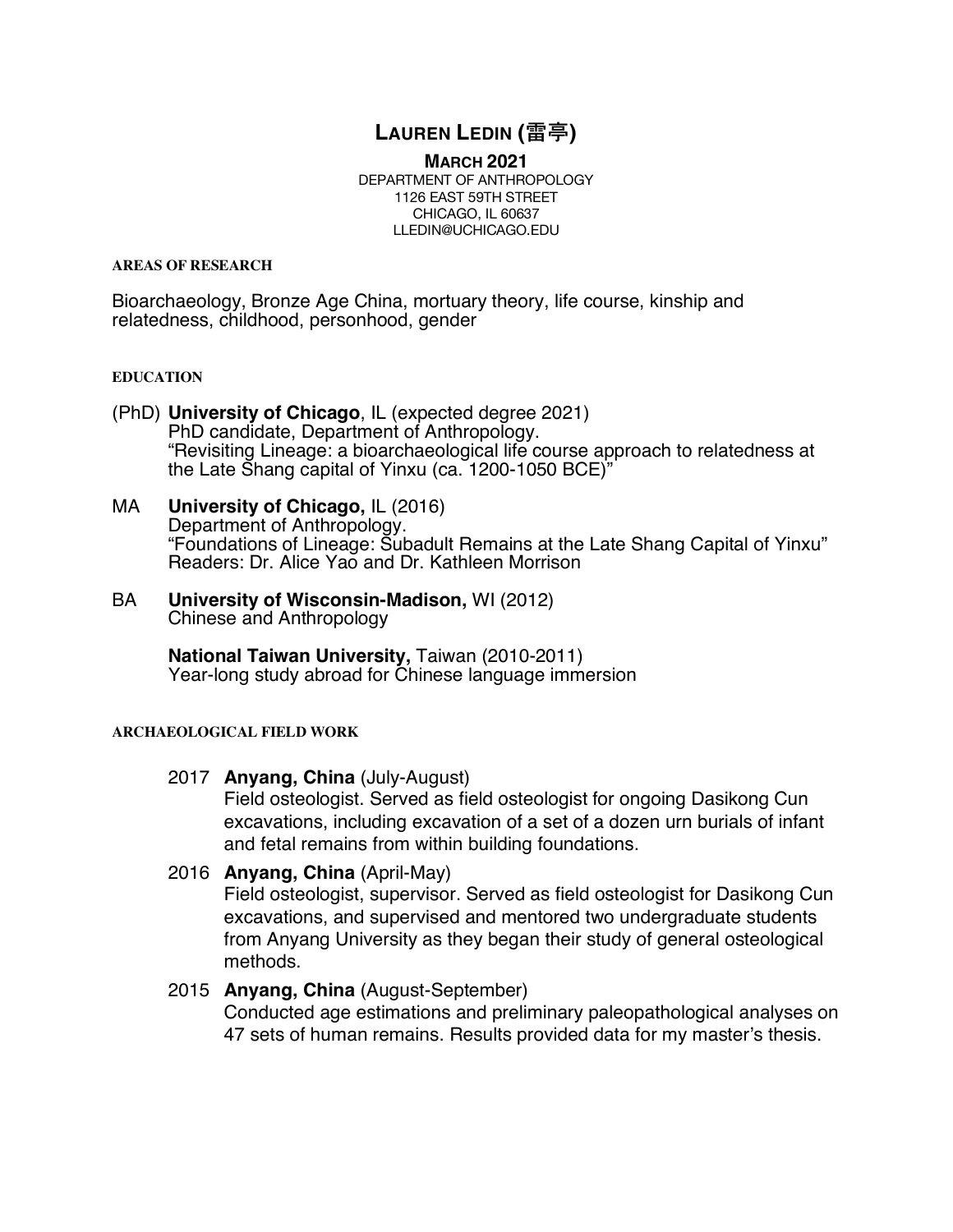# 2015 **Kampsville, Illinois** (June-July)

Arizona State University. Six-week intensive bioarchaeological field school led by Dr. Jane Buikstra. Intermediate level course work including a final project analyzing perimortem trauma on six isolated crania from Elizabeth Site.

# 2014 **Yunnan, China** (August-September)

Excavator, Supervisor. University of Chicago/Yunnan Provincial Archaeology Center Dian Heartland Project. Excavated and mapped wet excavation of Dian Culture deposits, supervised contract laborers, and conducted preliminary ceramic and lithic analyses.

# 2014 **New Mexico, U.S.A.** (June-July)

Crew Chief. Columbia/Barnard College. The Gorge Project. Crew chief for survey to locate and record Pueblo, Comanche, and modern rock art and petroglyphs in the Rio Grande Gorge. Supervised 12 seniors from Barnard College as they gathered data for their senior theses.

# 2013 **Anyang, China** (June)

Conducted preliminary osteological analysis on set of 57 infant remains excavated during the 2007 field season.

# 2013 **Beiqian, China** (April-June)

Excavator. Shandong University/University of Chicago joint field school. Excavated unit T2218 of Dawenkou Culture through Western Zhou period residential area. Conducted post-excavation osteological and ceramic analyses.

# 2012 **Anyang, China** (May - June)

University of British Columbia. Six-week archaeological field school focused on experimental archaeology of pottery production and bronze casting, and excavation of a Late Shang period residential area.

# **LABORATORY AND OTHER RESEARCH EXPERIENCE**

- 2017-2020 Co-curator. **University of Chicago Anthropology Department** Human Skeletal Collection, Chicago, IL.
	- 2019 Bioarchaeology Intern. IMLS project "Collaborative Curation: Building a 21st Century Model for the Care of North American Human Remains." Supervised by Dr. Stacy Drake. **The Field Museum**, Chicago, IL.
	- 2018 Osteological specialist. **Max Planck-Harvard Research Center for the Archaeoscience of the Ancient Mediterranean (MHAAM) project/ Oriental Institute.** Osteological analysis of skeletal remains from Tell Kurdu (Turkey). Sample selection for aDNA analysis and pathogen testing of adults and subadults. Oriental Institute, Chicago, IL.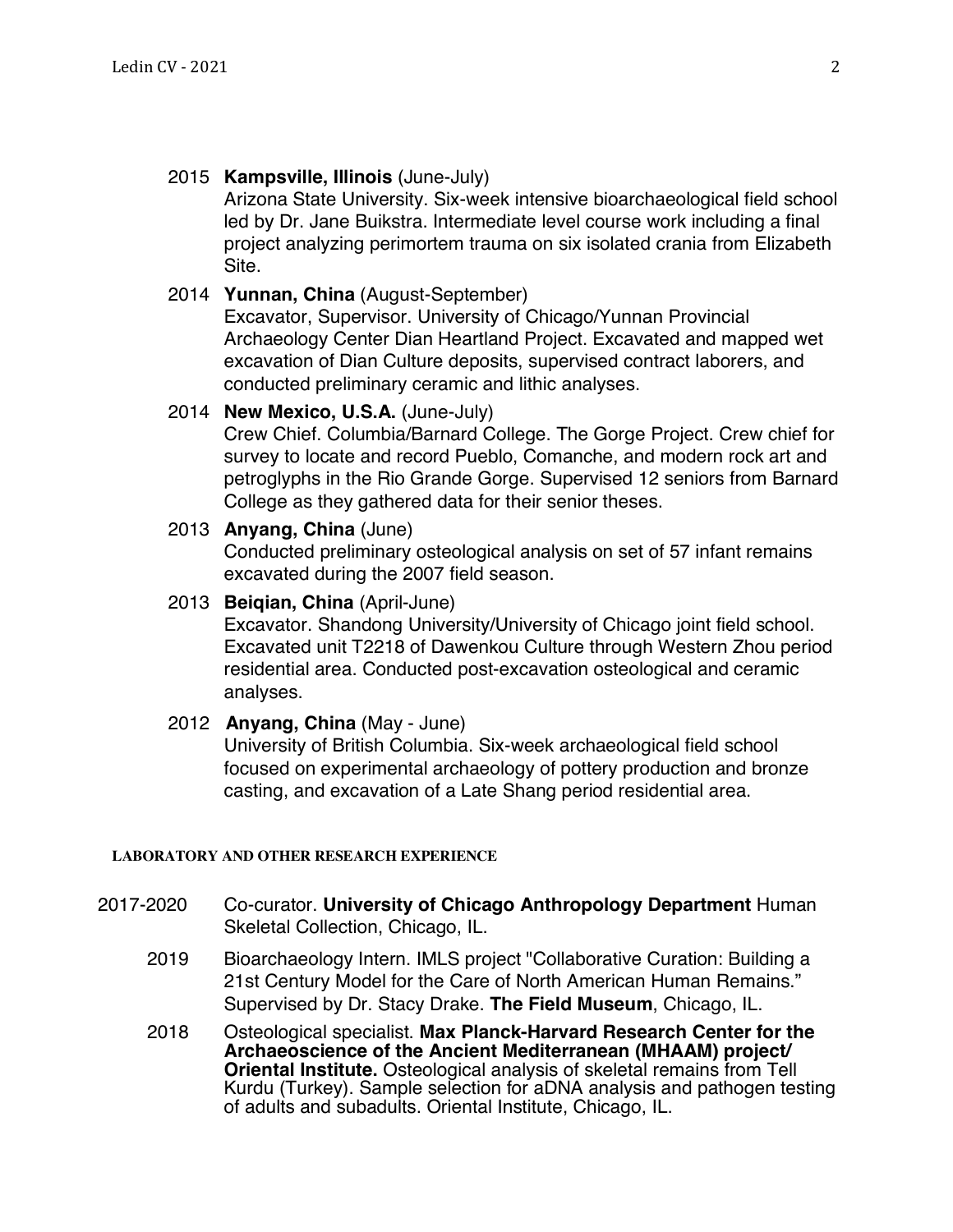2011-2012 Research Assistant. Conducted undergraduate research on Late Shang Dynasty jade production methods in Dr. J. Mark Kenoyer's Experimental Archaeology Lab. **University of Wisconsin-Madison.** Madison, WI.

#### **PUBLISHED TRANSLATIONS**

2017 Zhongguo Kaogu, "Large Spring and Autumn Period Cemetery Found in Nanqin Village, Shanxi Province" [山西南秦村发现春秋时期大型墓地]. **Translated by Lauren Ledin**, *Institute of Archaeology, Chinese Academy of Social Sciences (IA CASS)* website*.* October 4, 2017. http://www.kaogu.net.cn/en/News/New\_discoveries/2017/1024/59902.html

#### **EXTERNAL TALKS**

- 2020 \* "New Perspectives on Age in Early China: a Bioarchaeological Life Course Approach to the Late Shang Capital of Yinxu (ca. 1200-1050 BCE)," **Society for American Archaeology (SAA) Annual Conference,**  Austin, TX. April 25, 2020. \*Session chair. Conference cancelled.
- 2019 "Local Work and National Heritage at the Chinese site of Yinxu," **Anthropological Association of America (AAA) Annual Conference,**  Vancouver, Canada. November 23, 2019.
- 2019 "生物考古学和生命历程理论如何改变我们对晚商殷墟的理解" 中国社会科学院考古研究所,北京. 7 月 2 日. ["How a bioarchaeological life course approach can change our understanding of the Late Shang capital of Yinxu," **Institute of Archaeology, Chinese Academy of Social Sciences,** Beijing, China. July 2, 2019]
- 2018 "殷墟生物考古学,墓葬,与"生命历程"理论" 殷墟科学发掘九十周年纪念大会,河南省安阳市. 10 月 14 日. ["Bioarchaeology, Graves, and Lifecourse Theory at Yinxu," **90th Anniversary Conference of the Scientific Excavation of Yinxu**, Anyang, Henan Province, China. October 14, 2018]
- 2018 "'Rectangular Cauldron', a Late Shang bronze *ding* vessel," University Partner Day, **Art Institute of Chicago**, Chicago, IL. February 10, 2018.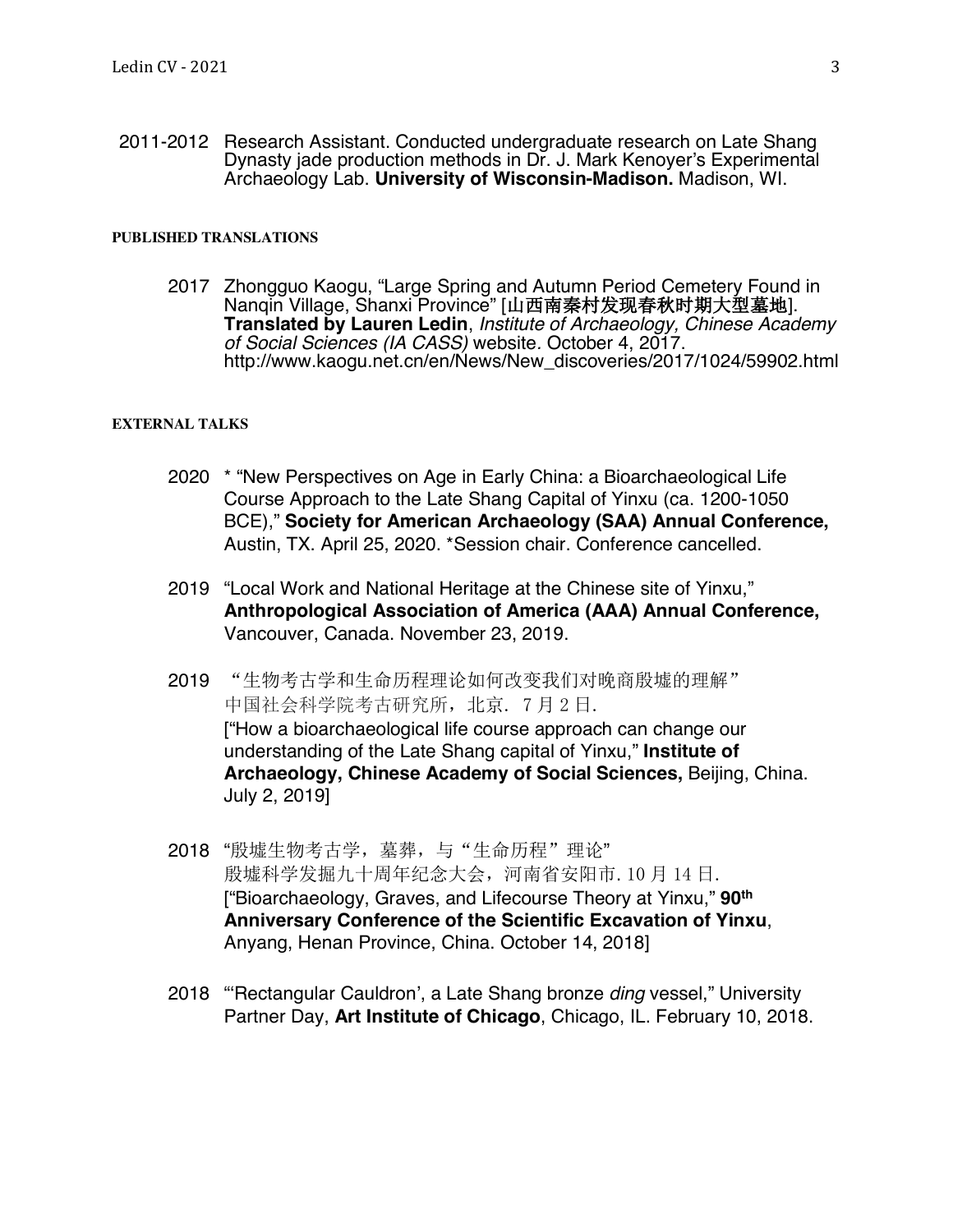- 2017 "Subadults of the Late Shang: What We Can Learn from their Graves and Remains at Anyang," Anthropology Department, **Washington University in St. Louis**. April 27, 2017.
- 2017 "Foundations of Lineage: Subadult Remains at the Late Shang Capital of Yinxu," **Society for American Archaeology (SAA) Annual Conference**, Vancouver, Canada. March 29, 2017.
- 2016 "生物考古学:死能对证," 安阳师范学院, 河南省安阳市. 5 月 13 日与李丹 妮,耶鲁大学的博士生。["Bioarchaeology: The Dead Can Testify," **Anyang Normal University, Anyang, Henan Province, China**. May 13, 2016, co-presented with Daniela Wolin, Yale Ph.D Candidate.]
- 2016 "未成人的发展" 安阳工作站, 中国社会科学院考古所,河南省安阳市, 5 月 7 日["The Development of Subadults," **Anyang Archaeology Work Station, Chinese Academy of Social Sciences (CASS),** Anyang, Henan Province, China. May 7, 2016.]

# **INTERNAL TALKS**

- 2017 "Subadults of the Late Shang: What We Can Learn from their Graves and Remains at Anyang," University of Chicago Ancient Civilizations Workshop, Chicago, IL. March 10, 2017
- 2016 "Foundations of Lineage: Subadult Remains at the Late Shang Capital of Yinxu," University of Chicago Interdisciplinary Archaeology Workshop (IAW), Chicago, IL. January 14, 2016.

### **GRANTS AND FUNDING**

- 2019 The Wenner-Gren Foundation Dissertation Fieldwork Grant. "Revisiting Lineage: a life course approach to relatedness at the Late Shang capital of Yinxu"
- 2017 Marion R. & Adolph J. Lichtstern Grant for Student Conference Travel
- 2013 University of Chicago Beijing Center Travel Grant
- 2012 University of Wisconsin-Madison Anthropology Department Luce Foundation Grant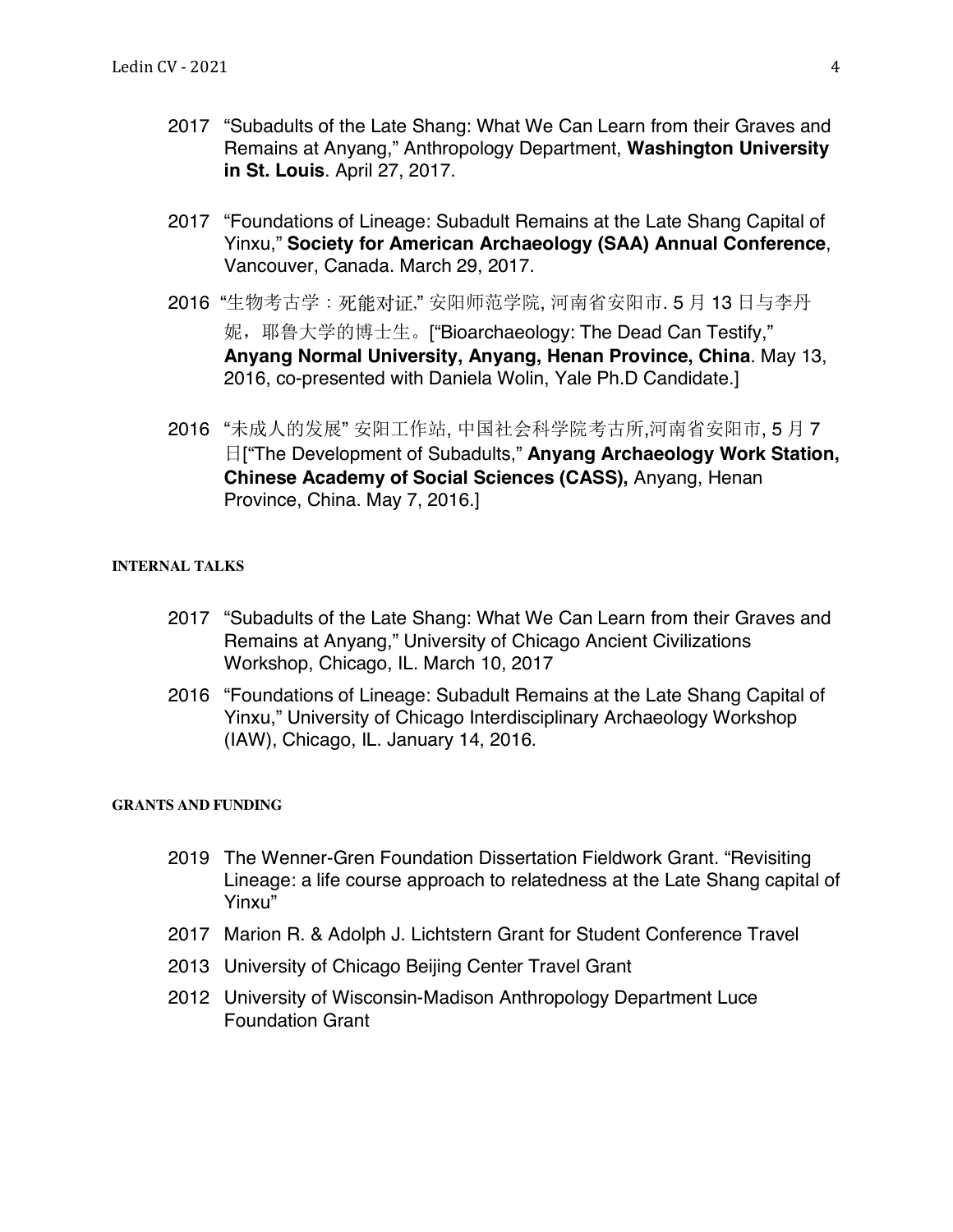### **COMPETITIVE AWARDS AND FELLOWSHIPS – EXTERNAL**

- 2018-2019 Fulbright U.S. Student Program (IIE) Research grantee to China, Chinese Academy of Social Sciences (CASS) affiliation, national award
- 2014-2019 National Science Foundation Graduate Research Fellowship Program (NSF-GRFP), national award
	- 2012 Archaeological Institute of America Jane C. Waldbaum Archaeological Field School Scholarship, national award

### **COMPETITIVE AWARDS AND FELLOWSHIPS – INTERNAL**

- 2020-2021 University of Chicago Social Sciences Dissertation Completion Fellowship
- 2019-2020 University of Chicago Center for East Asian Studies (CEAS) Dissertation Fellowship
- 2019-2020 University of Chicago Social Sciences Research Center (SSRC) Graduate Student Fellowship
- 2013-2014 University of Chicago Center for East Asian Studies (CEAS) China Committee Fellowship

### **TEACHING EXPERIENCE**

- 2019 Guest lecture and bioarchaeology workshop for Dr. Alice Yao's course "People's Garbage," University of Chicago, IL. November 14, 2019. (Lecture and workshop also given November 9, 2017)
- 2018 Guest lecturer for Dr. Li Yung-ti's course "Archaeology of Anyang: Bronzes, Inscriptions, and World Heritage," University of Chicago, IL. February 14, 2018.
- 2018 Teaching assistant for Dr. Maria Cecilia Lozada's course "Bioarchaeology and the Human Skeleton," University of Chicago, IL (position also held in 2016)
- 2017 Teaching intern for Dr. Johanna Ransmeier's course "Gender and Sexuality in World Civilization," University of Chicago, IL
- 2015 Teaching assistant for Dr. Guy Alitto's course "East Asian Civilizations: China," University of Chicago, IL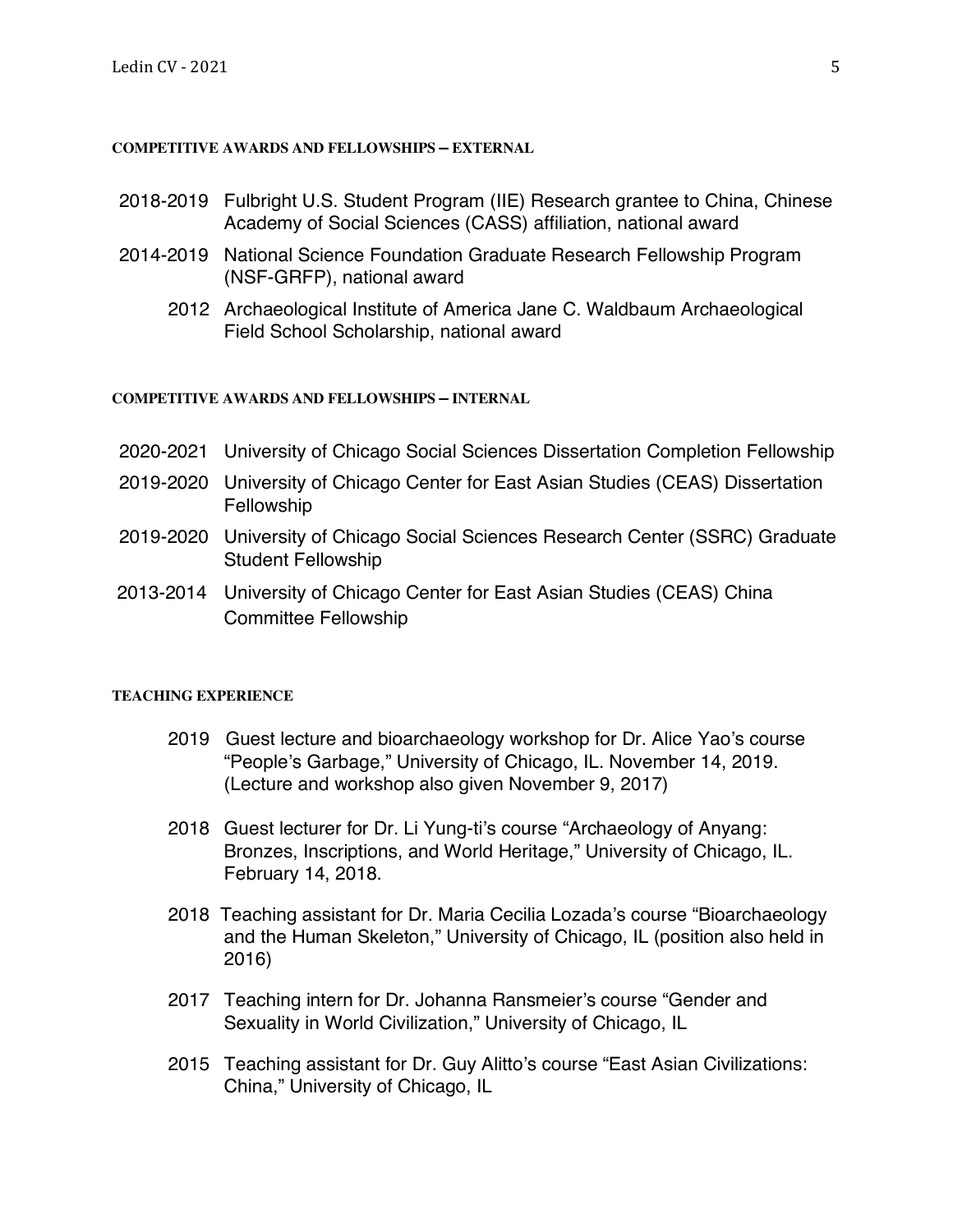#### **RELATED WORK EXPERIENCE**

- 2018 Mandarin-English Translator, 90<sup>th</sup> Anniversary Conference of the Scientific Excavation of Yinxu, Anyang, Henan Province, China.
- 2018 Research Assistant for Dr. Alice Yao, University of Chicago Anthropology Department, Chicago, IL (position also held 2013-2014)
- 2017 Mandarin-English Translator, Shanghai Archaeology Forum (position also held 2013)
- 2012-2013 Archaeology Reinventory Assistant, Wisconsin Historical Society, Madison, WI
- 2012-2013 Exhibits Department Intern, Madison Children's Museum, Madison, WI

#### **DEPARTMENTAL SERVICE**

2017 Member, Student Committee on Anthropology Program Archaeology Track Curriculum Development

### **PUBLIC OUTREACH**

- 2019 "Bones!" in the "Meet a Scientist" series, The Field Museum, Chicago, IL (August 16, 2019).
- 2018 Chinese-English translator for exhibit content, Yinxu UNESCO World Heritage Site Museum, Anyang, China.
- 2013-2015 Youth and Family Programming Volunteer, University of Chicago Oriental Institute, Chicago, IL

#### **LANGUAGES**

| English Native Speaker                                        |
|---------------------------------------------------------------|
| Chinese Advanced speaking and listening, intermediate reading |
| German Intermediate speaking, listening, and reading          |

#### **MEMBERSHIPS AND AFFILIATIONS**

Society for American Archaeology (SAA) Archaeological Institute of America (AIA) American Anthropological Association (AAA)